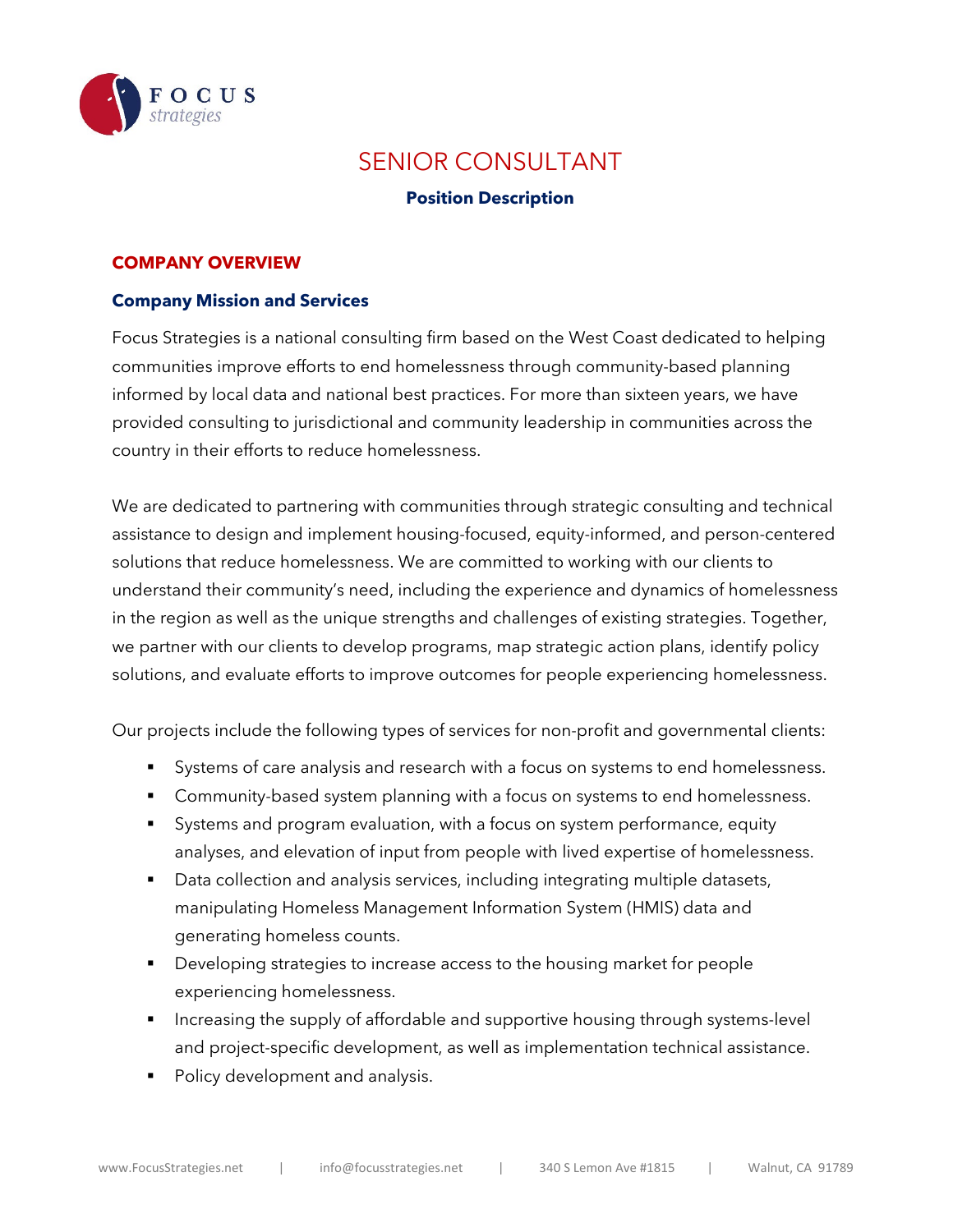#### **POSITION SUMMARY**

| Position:            | Senior Consultant                                                       |
|----------------------|-------------------------------------------------------------------------|
| Location:            | (Remote) West Coast, United States                                      |
| Reports to:          | Director                                                                |
| Status:              | Full-time, 40 hours/week, Exempt                                        |
| Compensation:        | \$115K-\$135K depending on relevant experience and skills               |
| Time off & benefits: | Paid time off includes vacation, sick time, and 10 paid holidays;       |
|                      | company offers 401(k) with 4% salary match and profit sharing, health,  |
|                      | dental, and vision coverage, flexible spending plans, and employee      |
|                      | assistance benefits.                                                    |
| Pre-Requisites:      | As a condition of hire, Focus Strategies requires proof of having       |
|                      | received a Covid-19 vaccine. Focus Strategies complies with all         |
|                      | applicable laws and makes reasonable accommodations for applicants      |
|                      | in need of an exemption due to a medical reason or because of a         |
|                      | sincerely held religious belief.                                        |
| Start Date:          | Open until filled                                                       |
| Contact Info:        | Nina Prudhomme, Administrative Manager, <i>info@focusstrategies.net</i> |

#### **SENIOR CONSULTANT RESPONSIBILITIES AND REQUIREMENTS**

#### **Position Overview**

The Senior Consultant is responsible for coordinating and overseeing the management of projects, develops and manages or implements processes for project development and stakeholder engagement, and develops substantive analytical, interpretive, and policy content for deliverables, publications, reports, and other products on behalf of Focus Strategies clients. The successful candidate will have a passion for ending homelessness; outstanding critical thinking, analytical and interpersonal communication skills; excellent technical writing skills; and be self-directed and detail oriented. They should be able to interact with clients and all levels of project teams, provide timely and accurate analysis, and develop valuable results on time and on budget. The successful candidate will also have experience developing and implementing homelessness response programs and systems or housing/homelessness response policy development.

#### **Position Responsibilities**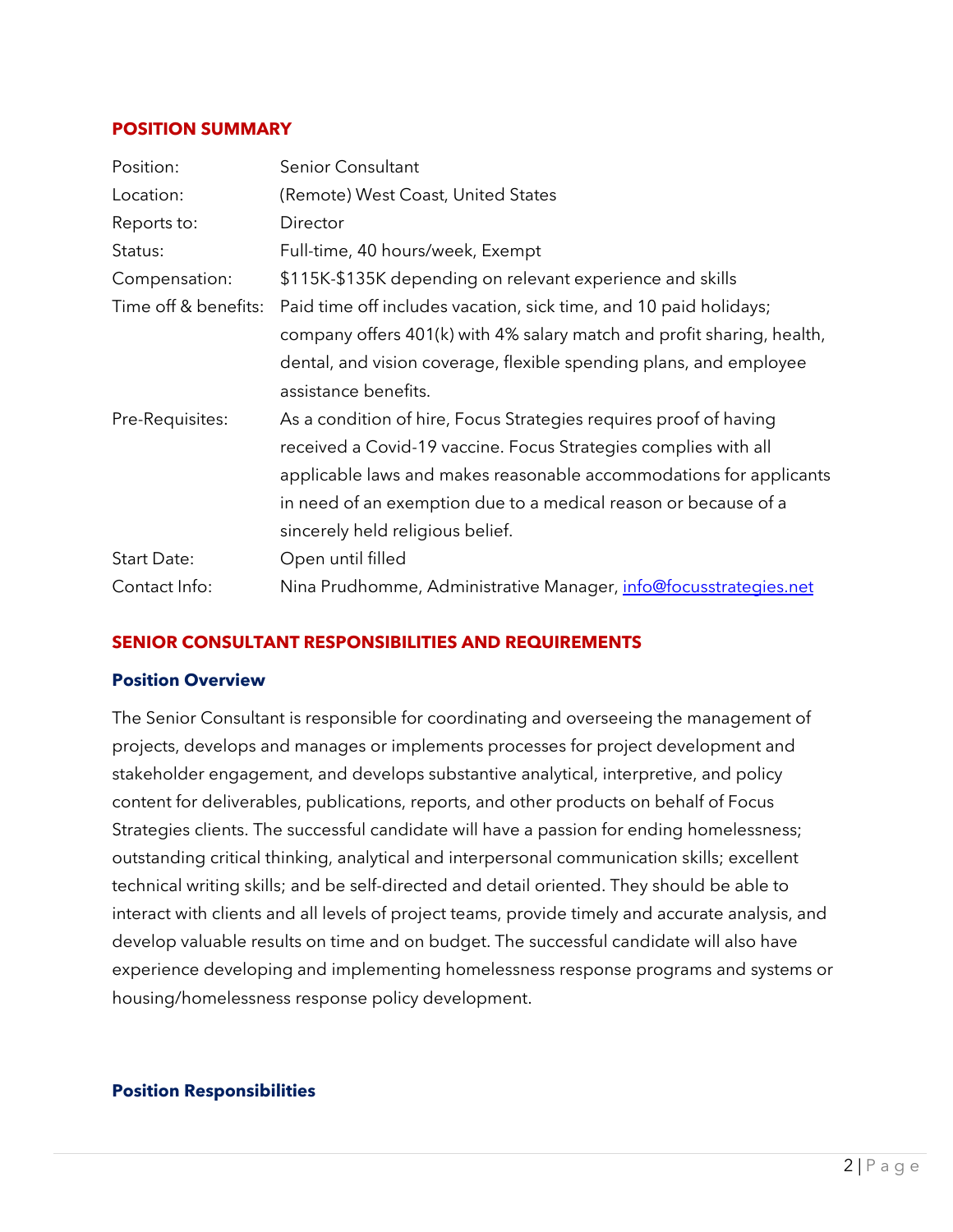# **Project Management**

- Serve as project manager for homeless system planning and analysis engagements, with responsibility for ensuring deliverables are completed on time and on budget;
- Conduct project management for assigned projects with an emphasis on managing timelines and budgets, understanding the nuanced reasons for changing client needs and continuously adapting company timelines and expectations to set goals and meet challenges.

# **Research and Analysis**

- Conduct research and analyses related to homelessness response systems and programs, identifying key findings, and proposing person-centered, data- and equity-informed solutions.
- Shape and conduct qualitative research on a variety of topics, including in-person and telephone interviews, and web‐ and documents‐based research.
- Analyze data from single systems (e.g. homelessness) and multiple disciplines, including health, mental health, homelessness, and affordable housing.
- With support from analytics team colleagues, synthesize research findings into recommendations for practice.

# **Technical and Policy Writing**

• Author Focus Strategies technical documents, publications, and reports, including developing report outline and structure, drafting content, integrating feedback from supervisor and client, and producing final content.

# **Planning and Design**

• Deliver a range of planning and design activities to help communities develop systems and policies to end or reduce homelessness through an equity- and datainformed lens, including community input processes, data analysis, documentation of existing and proposed system processes and structures in both in written and chart form, and best practices research.

# **Training Development**

• Develop training and technical assistance materials for a range of audiences (e.g. providers, policy makers, funders, professional meetings), tailor materials to client needs, make presentations and deliver trainings, assess results, and modify over time to meet needs.

#### **Internal and External Relations**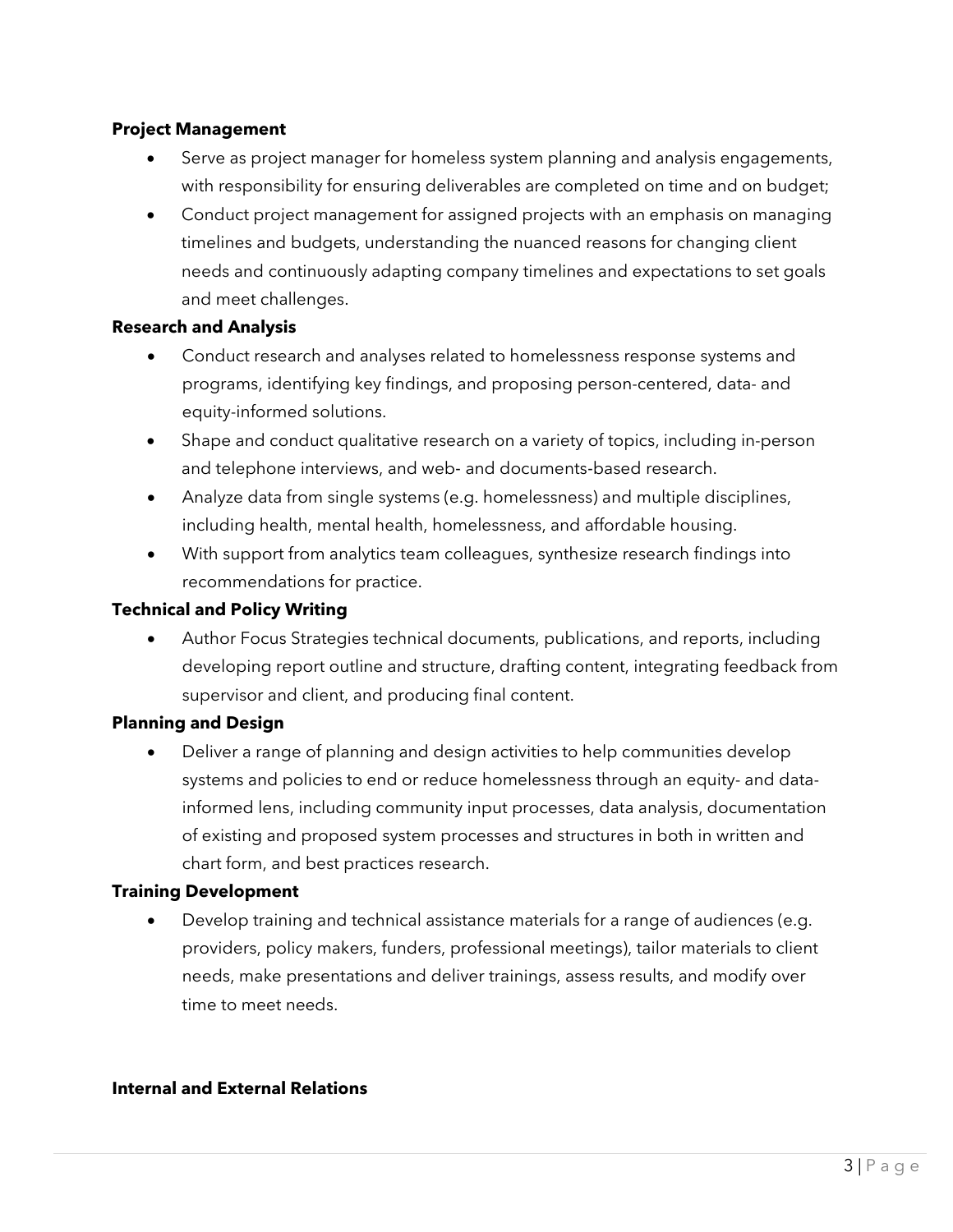- Work closely and collaboratively with supervisor and company leadership to set priorities, organize project workflow, and provide timely updates.
- Engage with diverse communities of clients, partner organizations, and people experiencing homelessness to collect and accurately interpret information about existing systems and possible solutions; Facilitate meetings using mindful and antiracist strategies to promote participation and inclusion.
- Make presentations to community stakeholders.
- Represent clients in meetings to identify and resolve problems.

# **Additional Responsibilities**

- Actively participate in continuous learning and process and product improvement efforts with the Focus team.
- Work closely with peers and president to set priorities and manage projects.
- Maintain leading edge knowledge of current research and best practices in the field of ending homelessness.
- Engage in Focus Strategies collective processes (e.g., discussions, readings, committees) to advance equity-informed internal and client work approaches.
- Contribute to team effort by accomplishing related tasks as needed.

# **Position Requirements**

- A passion for ending homelessness.
- A master's degree in sociology, public policy, social work, or a related field **or** substantive leadership or system-level experience in the homelessness response system.
- Superior technical writing skills.
- Experience developing high quality written analyses of homelessness response programs, populations, and dynamics.
- Demonstrated ability to work effectively with people of diverse races, ethnicities, nationalities, sexual orientations, gender identities, gender expression, socioeconomic backgrounds, religions, ages, English-speaking abilities, immigration status, and physical abilities in a multicultural environment.
- A commitment to and focus on data-informed public policy.
- Successful track record of developing and executing workplans for complex projects.
- Ability to assess and interpret quantitative and qualitative data about homelessness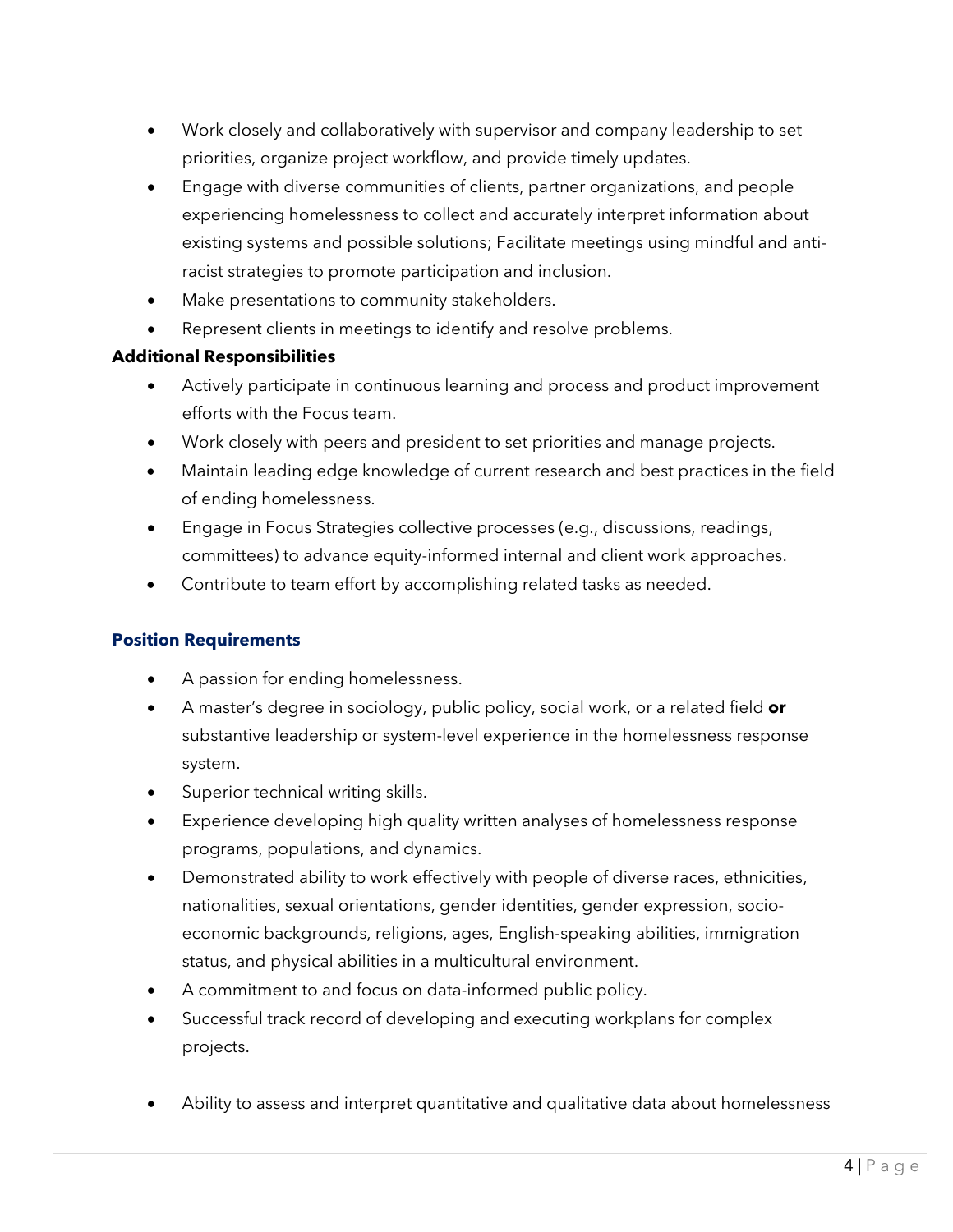and homeless programs and systems.

- Strong written, verbal, and analytical skills.
- Proficiency with Microsoft Word, Excel, PowerPoint and Outlook.

#### **Preferred skills and aptitudes**

- Deep knowledge of the homelessness landscape and common issues, particularly on the West Coast; general knowledge about homelessness funding streams; and system design and housing options for communities working to reduce homelessness.
- Interpreting quantitative and qualitative data about homelessness and homeless programs and systems.
- Demonstrated expertise in supportive housing, including familiarity with project financing.
- Experience with performance or outcomes measurement.
- Experience in managing complex projects.
- Bilingual skills (English and Spanish written and oral fluency preferred)

#### **What the Senior Consultant will Gain from Position**

- Advanced experience with complex policy, technical, and community issues using a systems approach within the field of ending and reducing homelessness.
- Ability to develop innovative solutions and analyses to common and emerging problems related to homelessness response systems of care.
- Opportunity to deepen skills in program, systems, and policy analysis using data and information from multiple sources.
- Be the lead support to communities working to reduce homelessness
- Opportunity to lead the development of complex plans, evaluations, and reports.
- Experience with consultation for public benefit.
- Increasing responsibility over time.
- Opportunity to be part of an evolving and growing consultation practice.
- Opportunity to work with an expert and dedicated team of professionals in a fast paced and supportive work environment.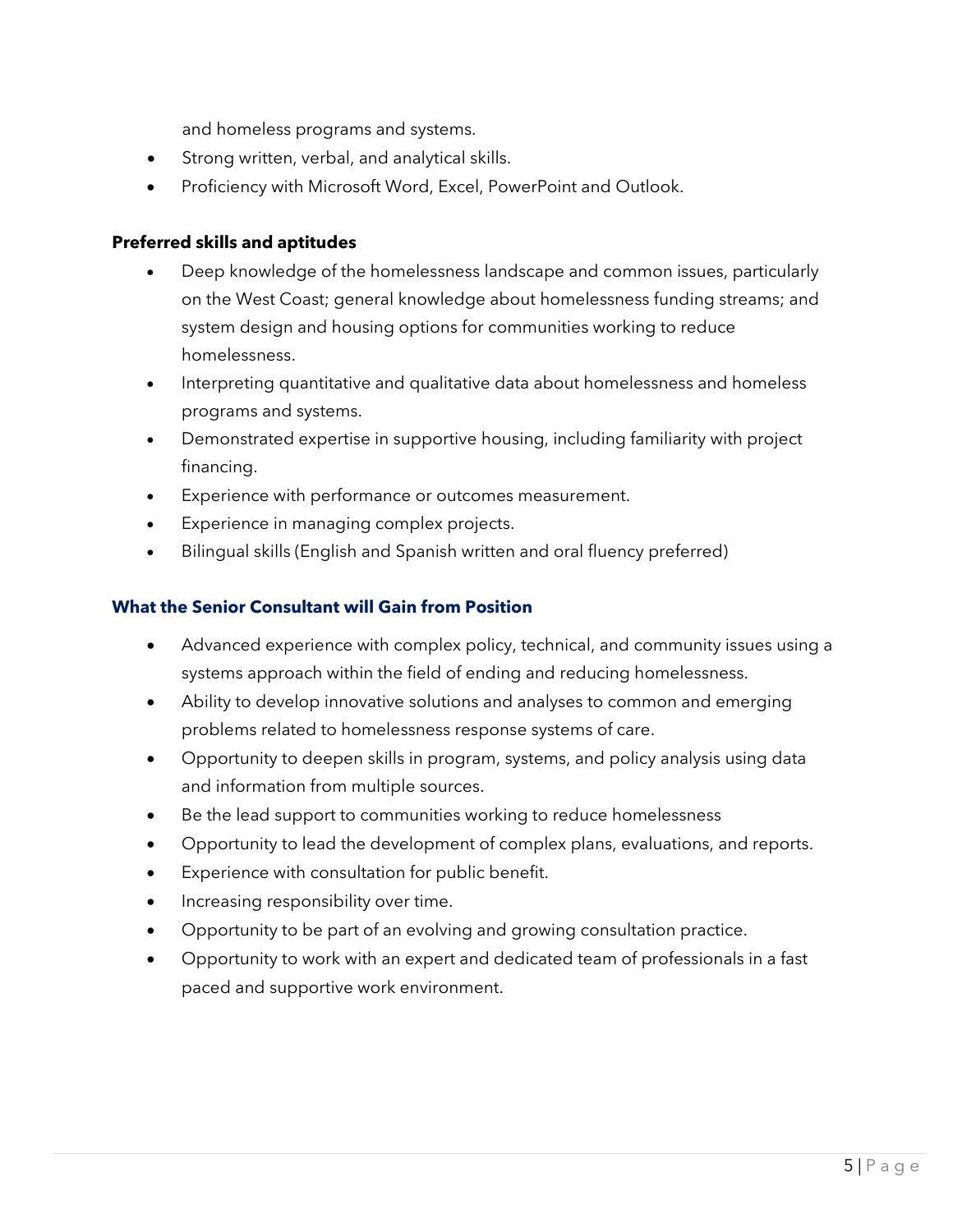# **About Our Workplace**

Focus Strategies is committed to creating an inclusive workplace with a collaborative team dedicated towards our mission of helping communities house people experiencing homelessness. We are an Equal Opportunity Employer. In alignment with our company values, we strive to attract and maintain a workplace that reflects a broad spectrum of diversity. We strongly encourage employment applications from people who self-identify as coming from historically marginalized populations and communities who have been most impacted by homelessness.

We are currently a 13-person firm that operates fully remote with regular phone and video meetings. Our normal work hours are 8am-5pm Pacific Time. Occasional work outside of normal hours may be required to meet project deadlines. When public health guidance allows for travel, this position requires travel to internal meetings, client sites, trainings, and/or conferences.

#### **Physical Requirements**

- Ability to sit or stand for prolonged periods while working on a computer for 6-8 hours per day.
- Ability to give and receive detailed information through verbal and written communication.
- Ability to use a keyboard, headphones, and operate a computer consistently throughout the day.
- Ability to perform activities such as: preparing and analyzing data and figures; transcribing; viewing a computer terminal; expansive reading.
- Ability to set up and maintain workspace in home environment with minimal paper file management.
- Ability to lift up to 25 pounds, including home office computer set up, rare shipping of equipment for repair, receiving occasional office supply shipments, carrying laptop and files for occasional all-day travel (once travel is resumed).

# **TO APPLY**

Interested Applicants: Please send your resume, and brief cover letter as **one PDF** to [info@focusstrategies.net.](mailto:nina@focusstrategies.net) Please include your name and position title in the document's electronic name (e.g., Kendra Scott Senior Consultant application.pdf).